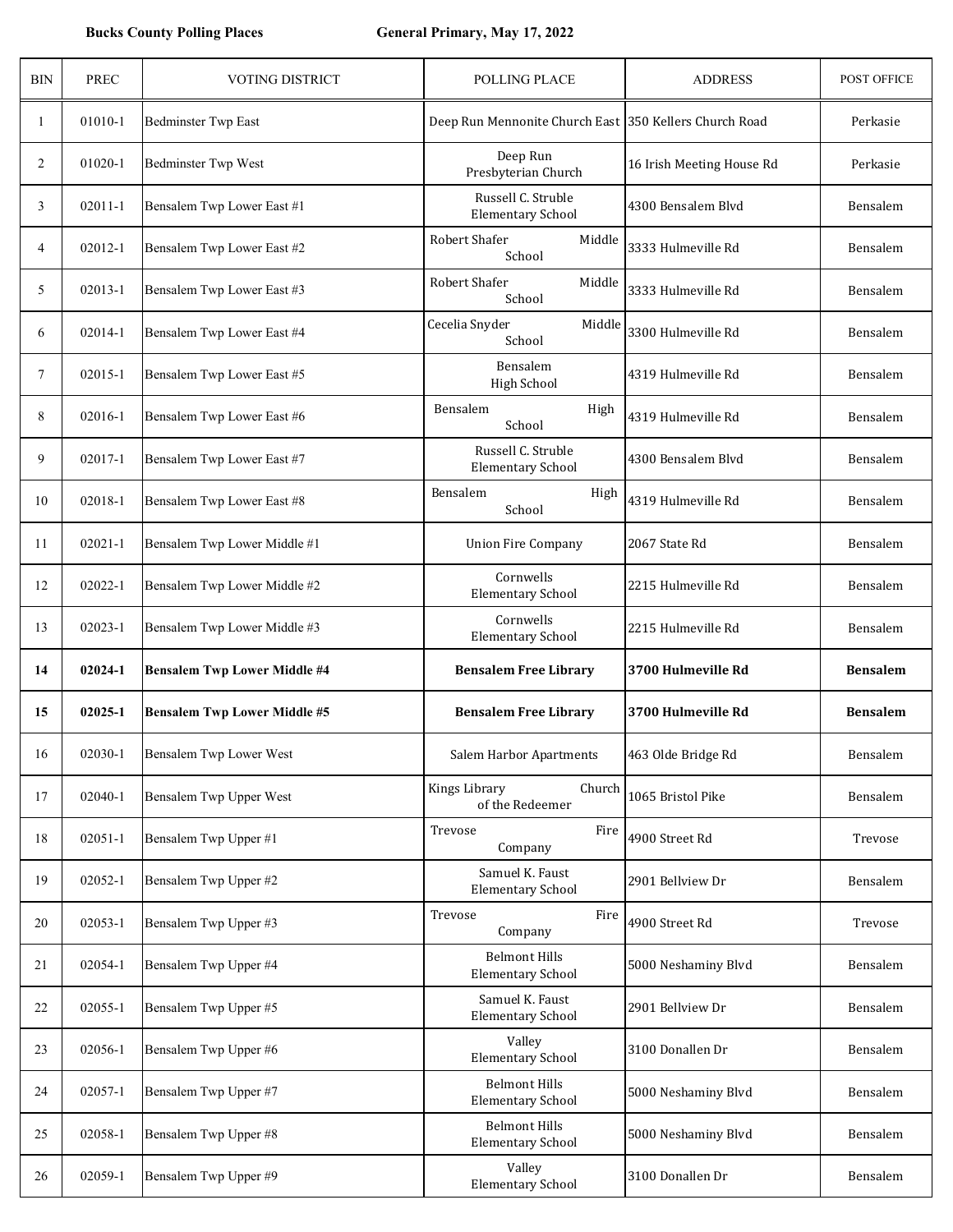| <b>BIN</b> | <b>PREC</b> | VOTING DISTRICT             | POLLING PLACE                                        | <b>ADDRESS</b>         | POST OFFICE             |
|------------|-------------|-----------------------------|------------------------------------------------------|------------------------|-------------------------|
| 27         | 02060-1     | Bensalem Twp Upper #10      | Valley<br><b>Elementary School</b>                   | 3100 Donallen Dr       | Bensalem                |
| 28         | 02061-1     | Bensalem Twp Upper #11      | Cecelia Snyder<br>Middle School                      | 3300 Hulmeville Rd     | Bensalem                |
| 29         | 02062-1     | Bensalem Twp Upper #12      | <b>Belmont Hills</b><br><b>Elementary School</b>     | 5000 Neshaminy Blvd    | Bensalem                |
| 30         | 03000-1     | <b>Bridgeton Twp</b>        | Bridgeton Township Building                          | 1370 Bridgeton Hill Rd | <b>Upper Black Eddy</b> |
| 31         | $04011 - 1$ | Bristol Boro North 1        | Ancient Order<br>of the Hibernians                   | 614 Corson St          | <b>Bristol</b>          |
| 32         | 04012-1     | <b>Bristol Boro North 2</b> | Ancient Order<br>of the Hibernians                   | 614 Corson St          | <b>Bristol</b>          |
| 33         | $04021 - 1$ | <b>Bristol Boro East 1</b>  | <b>Bristol Borough</b><br>Junior/Senior High School  | 1801 Wilson Ln         | <b>Bristol</b>          |
| 34         | 04022-1     | <b>Bristol Boro East 2</b>  | <b>Bristol Borough</b><br>Junior/Senior High School  | 1801 Wilson Ln         | <b>Bristol</b>          |
| 35         | 04031-1     | <b>Bristol Boro West 1</b>  | <b>Snyder-Girotti Elementary</b><br><b>School</b>    | 450 Beaver St          | <b>Bristol</b>          |
| 36         | 04032-1     | <b>Bristol Boro West 2</b>  | <b>Snyder-Girotti Elementary</b><br><b>School</b>    | 450 Beaver St          | <b>Bristol</b>          |
| 37         | 04033-1     | <b>Bristol Boro West 3</b>  | <b>Snyder-Girotti Elementary</b><br><b>School</b>    | 450 Beaver St          | <b>Bristol</b>          |
| 38         | $04041 - 1$ | <b>Bristol Boro South 1</b> | St Ann Worship Site                                  | 357 Dorrance St        | <b>Bristol</b>          |
| 39         | 04042-1     | <b>Bristol Boro South 2</b> | St Ann Worship Site                                  | 357 Dorrance St        | <b>Bristol</b>          |
| 40         | 04043-1     | <b>Bristol Boro South 3</b> | St Ann Worship Site                                  | 357 Dorrance St        | <b>Bristol</b>          |
| 41         | 05011-1     | Bristol Twp 1st-1st         | VFW Post 1597                                        | 901 Bellevue Ave       | Croydon                 |
| 42         | 05012-1     | Bristol Twp 1st-2nd         | Early Intervention Center (BARC) 721 Emily Ave       |                        | Croydon                 |
| 43         | 05013-1     | Bristol Twp 1st-3rd         | Old Croydon<br>Fire House                            | 815 Patterson Ave      | Croydon                 |
| 44         | 05021-1     | Bristol Twp 2nd-1st         | Newportville<br>Fire<br>Company #1                   | 2425 New Falls Rd      | Newportville            |
| 45         | 05022-1     | Bristol Twp 2nd-2nd         | Newportville<br>Fire<br>Company #1                   | 2425 New Falls Rd      | Newportville            |
| 46         | 05023-1     | Bristol Twp 2nd-3rd         | Harry S Truman<br>High School                        | 3001 Green Ln          | Levittown               |
| 47         | 05031-1     | Bristol Twp 3rd-1st         | <b>Bristol Township</b><br><b>Municipal Building</b> | 2501 Bath Rd           | Levittown               |
| 48         | 05032-1     | Bristol Twp 3rd-2nd         | <b>Bristol Township</b><br><b>Municipal Building</b> | 2501 Bath Rd           | Levittown               |
| 49         | 05033-1     | Bristol Twp 3rd-3rd         | Franklin D. Roosevelt<br>Middle School               | 1001 Veterans Hwy      | Bristol                 |
| 50         | 05041-1     | Bristol Twp 4th-1st         | Franklin D. Roosevelt<br>Middle School               | 1001 Rodgers Rd        | Bristol                 |
| 51         | 05042-1     | Bristol Twp 4th-2nd         | Franklin D. Roosevelt<br>Middle School               | 1001 Rodgers Rd        | <b>Bristol</b>          |
| 52         | 05043-1     | Bristol Twp 4th-3rd         | Old Croydon<br>Fire House                            | 815 Patterson Ave      | Croydon                 |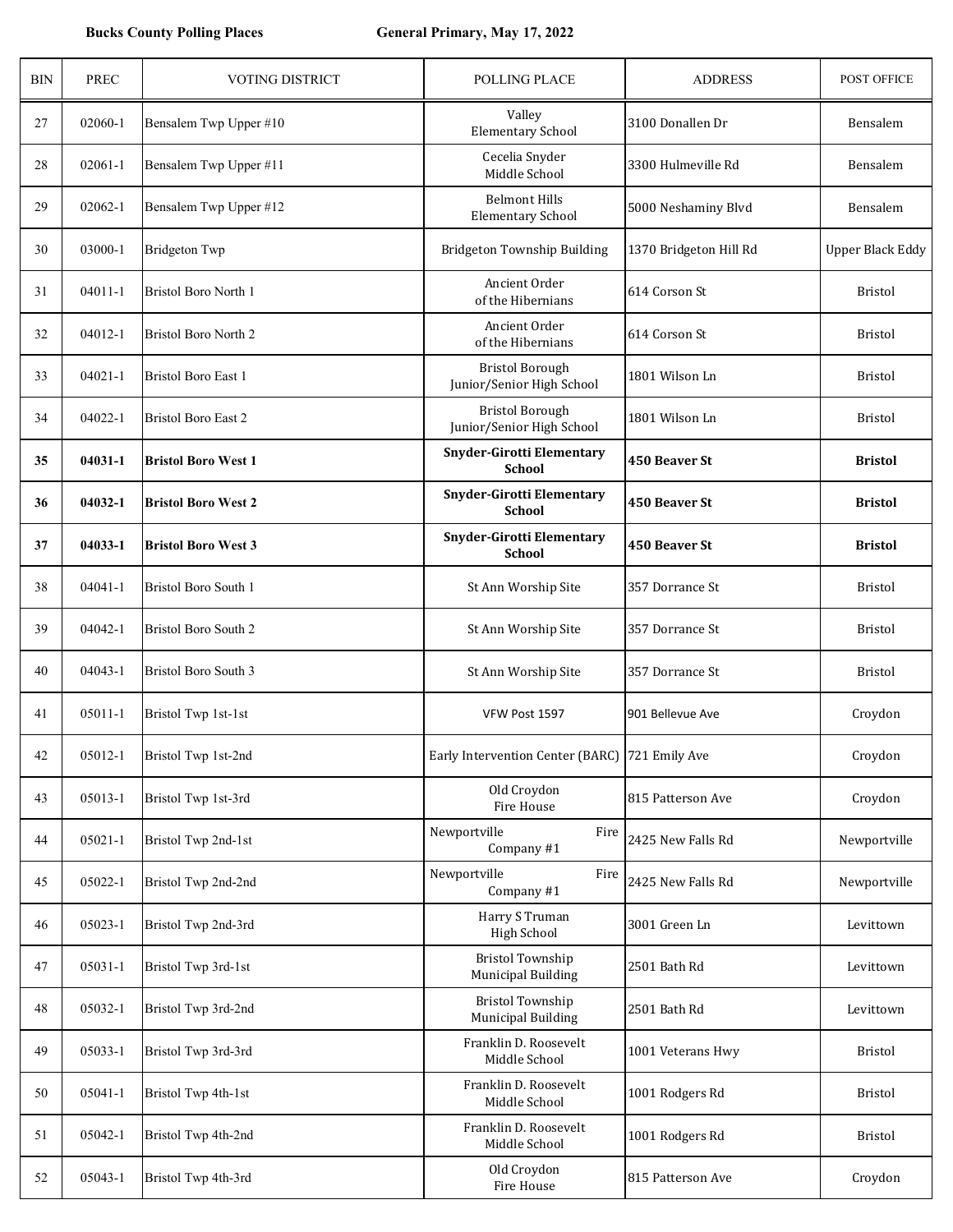## **Bucks County Polling Places General Primary, May 17, 2022**

| <b>BIN</b> | PREC        | <b>VOTING DISTRICT</b>   | <b>POLLING PLACE</b>                               | <b>ADDRESS</b>       | POST OFFICE           |
|------------|-------------|--------------------------|----------------------------------------------------|----------------------|-----------------------|
| 53         | 05051-1     | Bristol Twp 5th-1st      | Delaware Valley<br>Vietnam<br>Veterans             | 800 Coates Ave       | <b>Bristol</b>        |
| 54         | 05052-1     | Bristol Twp 5th-2nd      | Mill Creek<br><b>Elementary School</b>             | 6501 Mill Creek Rd   | Levittown             |
| 55         | 05061-1     | Bristol Twp 6th-1st      | <b>Bucks County</b><br>Free Library                | 7311 New Falls Rd    | Levittown             |
| 56         | 05062-1     | Bristol Twp 6th-2nd      | Mill Creek<br><b>Elementary School</b>             | 6501 Mill Creek Rd   | Levittown             |
| 57         | 05063-1     | Bristol Twp 6th-3rd      | Harry S Truman<br>High School                      | 3001 Green Ln        | Levittown             |
| 58         | 05071-1     | Bristol Twp 7th-1st      | Brookwood<br><b>Elementary School</b>              | 2200 Haines Rd       | Levittown             |
| 59         | 05072-1     | Bristol Twp 7th-2nd      | Mill Creek<br><b>Elementary School</b>             | 6501 Mill Creek Rd   | Levittown             |
| 60         | 05081-1     | Bristol Twp 8th-1st      | <b>Bucks County Technical High</b><br>School       | 610 Wistar Rd        | <b>Fairless Hills</b> |
| 61         | 05082-1     | Bristol Twp 8th-2nd      | <b>Bucks County Government</b><br>Services Center  | 7321 New Falls Rd    | Levittown             |
| 62         | 05091-1     | Bristol Twp 9th-1st      | Neil A. Armstrong<br>Middle<br>School              | 475 Wistar Rd        | <b>Fairless Hills</b> |
| 63         | 05092-1     | Bristol Twp 9th-2nd      | Neil A. Armstrong<br>Middle School                 | 475 Wistar Rd        | <b>Fairless Hills</b> |
| 64         | 05093-1     | Bristol Twp 9th-3rd      | Neil A. Armstrong<br>Middle School                 | 475 Wistar Rd        | <b>Fairless Hills</b> |
| 65         | 05101-1     | Bristol Twp 10th-1st     | Harry S Truman<br>High School                      | 3001 Green Ln        | Levittown             |
| 66         | 05102-1     | Bristol Twp 10th-2nd     | Harry S Truman<br><b>High School</b>               | 3001 Green Ln        | Levittown             |
| 67         | 05103-1     | Bristol Twp 10th-3rd     | Harry S Truman<br><b>High School</b>               | 3001 Green Ln        | Levittown             |
| 68         | 05111-1     | Bristol Twp 11th-1st     | Brookwood<br><b>Elementary School</b>              | 2200 Haines Rd       | Levittown             |
| 69         | 05112-1     | Bristol Twp 11th-2nd     | Brookwood<br><b>Elementary School</b>              | 2200 Haines Rd       | Levittown             |
| 70         | $06011 - 1$ | Buckingham Twp Lower #1  | Forest Grove<br>Presbyterian<br>Church             | 1856 Forest Grove Rd | <b>Forest Grove</b>   |
| 71         | 06012-1     | Buckingham Twp Lower #2  | Buckingham Springs Clubhouse                       | 1490 Durham Rd       | New Hope              |
| 72         | $06021 - 1$ | Buckingham Twp Middle #1 | Buckingham<br><b>Township Building</b>             | 4613 Hughesian Dr    | Buckingham            |
| 73         | 06022-1     | Buckingham Twp Middle #2 | Buckingham<br><b>Township Building</b>             | 4613 Hughesian Dr    | Buckingham            |
| 74         | 06031-1     | Buckingham Twp Upper #1  | Covenant<br>Presbyterian Church                    | 4000 Route 202       | Doylestown            |
| 75         | 06032-1     | Buckingham Twp Upper #2  | <b>Central Bucks</b><br>High<br><b>School East</b> | 2804 Holicong Rd     | Doylestown            |
| 76         | 06033-1     | Buckingham Twp Upper #3  | <b>Cold Spring</b><br>Elementary<br>School         | 4150 Durham Rd       | Doylestown            |
| 77         | 06034-1     | Buckingham Twp Upper #4  | <b>Cold Spring</b><br>Elementary<br>School         | 4150 Durham Rd       | Doylestown            |
| 78         | 07000-1     | Chalfont Boro            | <b>Chalfont United</b><br>Methodist<br>Church      | 11 Meadowbrook Ln    | Chalfont              |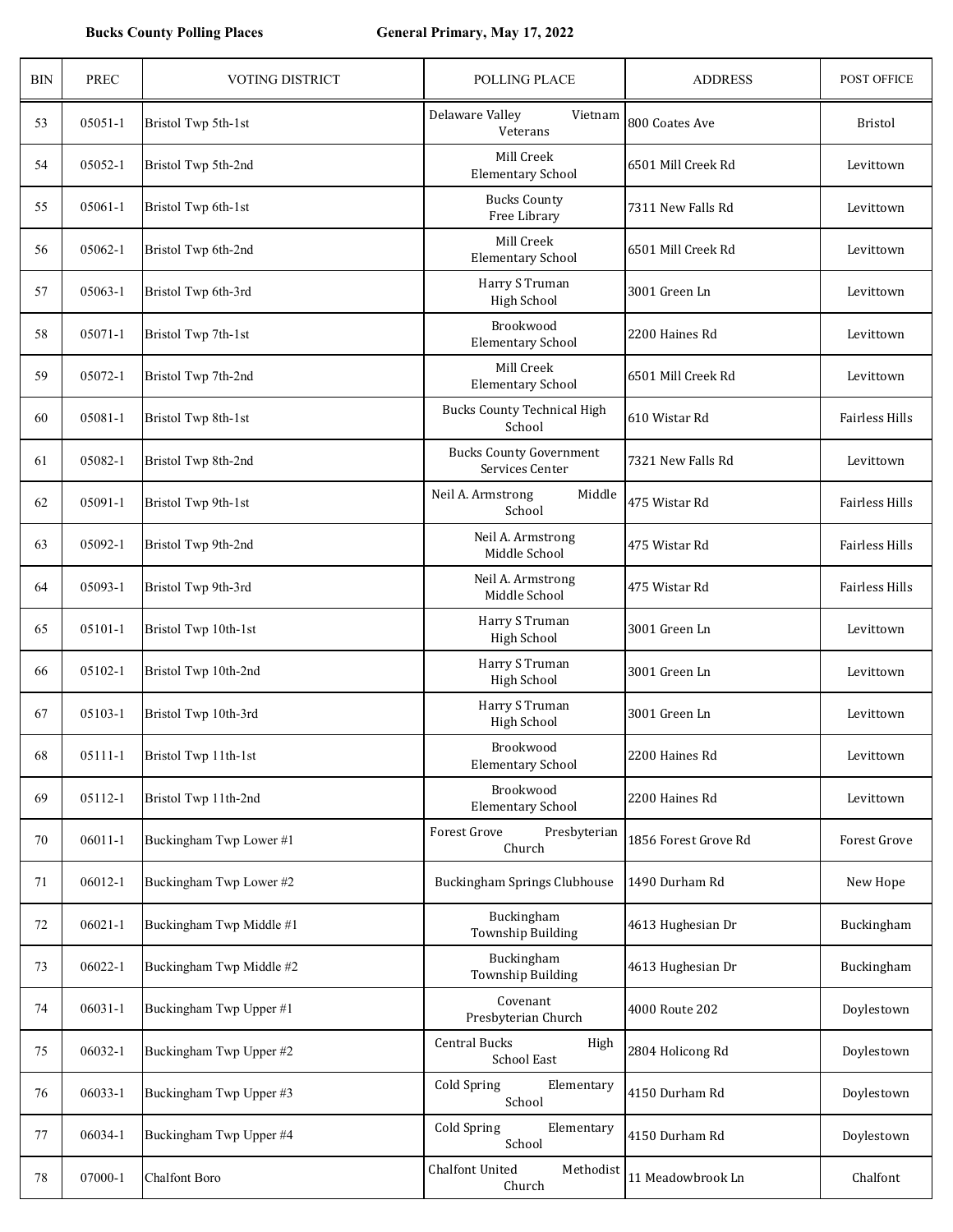| <b>BIN</b> | <b>PREC</b> | VOTING DISTRICT         | POLLING PLACE                                          | <b>ADDRESS</b>        | POST OFFICE    |
|------------|-------------|-------------------------|--------------------------------------------------------|-----------------------|----------------|
| 79         | 08011-1     | Doylestown Boro 1st-1st | <b>Bucks County</b><br><b>Bar Association</b>          | 135 E State St        | Doylestown     |
| 80         | 08012-1     | Doylestown Boro 1st-2nd | Salem United<br>Church of<br>Christ                    | 186 E Court St        | Doylestown     |
| 81         | 08021-1     | Doylestown Boro 2nd-1st | Doylestown<br>Fire<br>Company #1                       | 68 Shewell Ave        | Doylestown     |
| 82         | 08022-1     | Doylestown Boro 2nd-2nd | <b>Wesley Enhanced Living</b>                          | 200 Veterans Lane     | Doylestown     |
| 83         | 08031-1     | Doylestown Boro 3rd-1st | Doylestown Municipal Building                          | 10 Doyle Street       | Doylestown     |
| 84         | 08032-1     | Doylestown Boro 3rd-2nd | <b>Boy Scout Council</b>                               | 1 Scout Way           | Doylestown     |
| 85         | 09010-1     | Doylestown Twp #1       | Doylestown Township Building                           | 425 Wells Rd          | Doylestown     |
| 86         | 09020-1     | Doylestown Twp #2       | Pine Run Community Building                            | 777 Ferry Rd          | Doylestown     |
| 87         | 09030-1     | Doylestown Twp #3       | Pebble Hill<br>Reformed<br>Church                      | 320 Edison-Furlong Rd | Doylestown     |
| 88         | 09040-1     | Doylestown Twp #4       | Pebble Hill<br>Reformed<br>Church                      | 320 Edison-Furlong Rd | Doylestown     |
| 89         | 09050-1     | Doylestown Twp #5       | <b>Central Bucks</b><br><b>Community Senior Center</b> | 700 Shady Retreat Rd  | Doylestown     |
| 90         | 09060-1     | Doylestown Twp #6       | <b>Central Bucks</b><br><b>Community Senior Center</b> | 700 Shady Retreat Rd  | Doylestown     |
| 91         | 09070-1     | Doylestown Twp #7       | <b>Grundy Hall</b>                                     | 1290 Almshouse Rd     | Doylestown     |
| 92         | 09080-1     | Doylestown Twp #8       | Doylestown Township Building                           | 425 Wells Rd          | Doylestown     |
| 93         | 10000-1     | Dublin Boro             | Dublin<br>Fire House                                   | 194 N Main St         | Dublin         |
| 94         | 11000-1     | Durham Twp              | Durham<br><b>Township Building</b>                     | 215 Old Furnace Rd    | Durham         |
| 95         | 12010-1     | East Rockhill Twp #1    | <b>BCCC Upper Campus</b>                               | 1 Hillendale Rd       | Perkasie       |
| 96         | 12020-1     | East Rockhill Twp #2    | <b>BCCC Upper Campus</b>                               | 1 Hillendale Rd       | Perkasie       |
| 97         | 13011-1     | Falls Twp 1st-1st       | Fallsington<br><b>Elementary School</b>                | 134 Yardley Ave       | Fallsington    |
| 98         | 13012-1     | Falls Twp 1st-2nd       | Pennsbury West<br>High School                          | 608 S Olds Blvd       | Fairless Hills |
| 99         | 13013-1     | Falls Twp 1st-3rd       | Eleanor Roosevelt<br><b>Elementary School</b>          | 185 Walton Dr         | Morrisville    |
| 100        | 13014-1     | Falls Twp 1st-4th       | Village Park Elementary School                         | 75 Unity Dr           | Fairless Hills |
| 101        | 13015-1     | Falls Twp 1st-5th       | Eleanor Roosevelt<br><b>Elementary School</b>          | 185 Walton Dr         | Morrisville    |
| 102        | 13016-1     | Falls Twp 1st-6th       | Eleanor Roosevelt<br><b>Elementary School</b>          | 185 Walton Dr         | Morrisville    |
| 103        | 13017-1     | Falls Twp 1st-7th       | Fallsington<br><b>Elementary School</b>                | 134 Yardley Ave       | Fallsington    |
| 104        | 13021-1     | Falls Twp 2nd-1st       | Oxford Valley<br><b>Elementary School</b>              | 430 Trenton Rd        | Fairless Hills |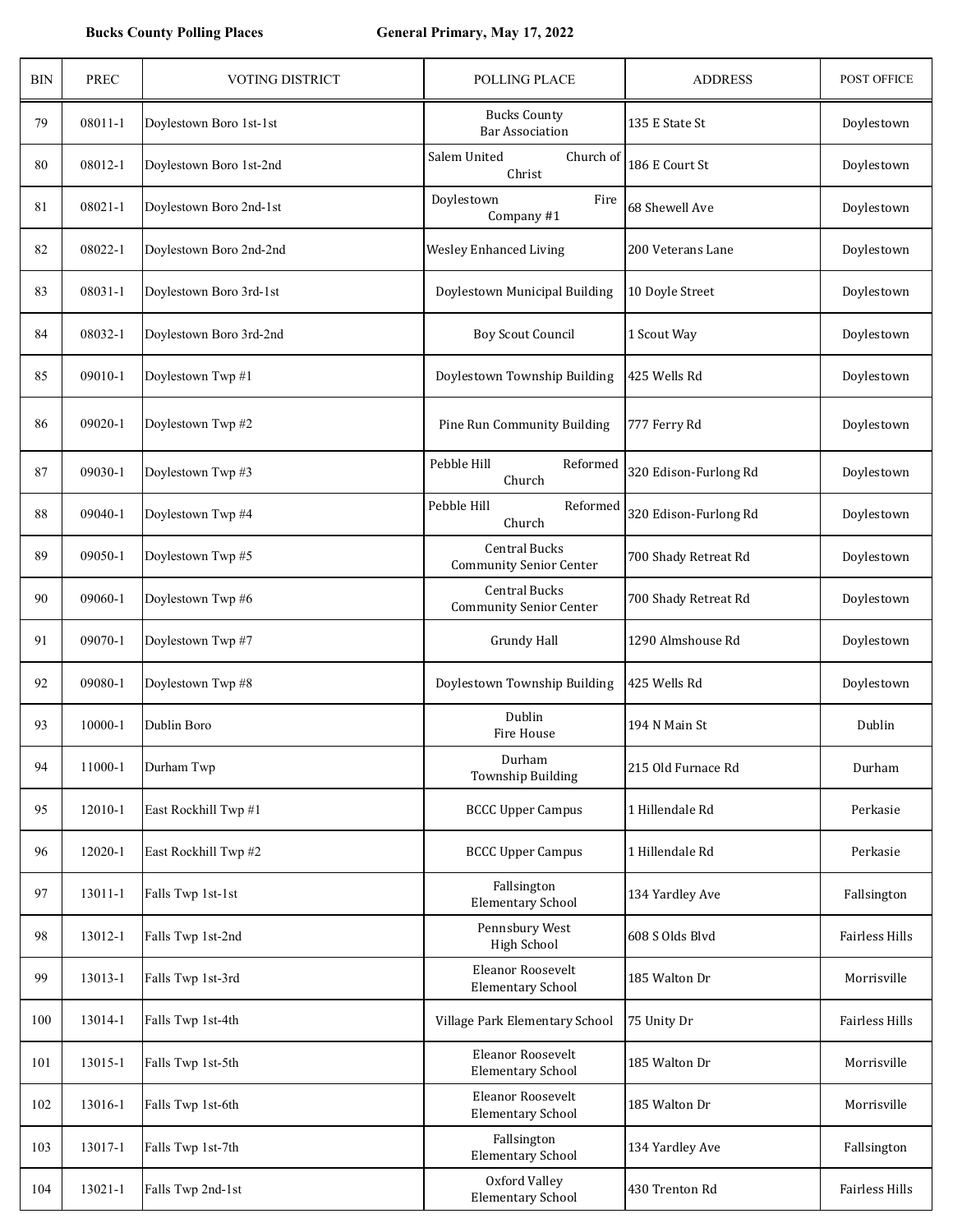| <b>BIN</b> | <b>PREC</b> | <b>VOTING DISTRICT</b>        | POLLING PLACE                                       | <b>ADDRESS</b>         | POST OFFICE          |
|------------|-------------|-------------------------------|-----------------------------------------------------|------------------------|----------------------|
| 105        | 13022-1     | Falls Twp 2nd-2nd             | Pennsbury West<br><b>High School</b>                | 608 S Olds Blvd        | Fairless Hills       |
| 106        | $13031 - 1$ | Falls Twp 3rd-1st             | Oxford Valley<br><b>Elementary School</b>           | 430 Trenton Rd         | Fairless Hills       |
| 107        | 13032-1     | Falls Twp 3rd-2nd             | Oxford Valley Public Golf Course                    | 141 N Oxford Valley Rd | Fairless Hills       |
| 108        | 13041-1     | Falls Twp 4th-1st             | St. Paul's<br>Episcopal Church                      | 89 Pinewood Dr         | Levittown            |
| 109        | 13042-1     | Falls Twp 4th-2nd             | Penn Valley<br><b>Elementary School</b>             | 180 North Turn Ln      | Levittown            |
| 110        | 13043-1     | Falls Twp 4th-3rd             | Manor<br><b>Elementary School</b>                   | 401 Penn Valley Rd     | Levittown            |
| 111        | 13044-1     | Falls Twp 4th-4th             | Penn Valley<br><b>Elementary School</b>             | 180 North Turn Ln      | Levittown            |
| 112        | 13045-1     | Falls Twp 4th-5th             | Penn Valley<br><b>Elementary School</b>             | 180 North Turn Ln      | Levittown            |
| 113        | 13046-1     | Falls Twp 4th-6th             | Manor<br><b>Elementary School</b>                   | 401 Penn Valley Rd     | Levittown            |
| 114        | 13047-1     | Falls Twp 4th-7th             | Manor<br><b>Elementary School</b>                   | 401 Penn Valley Rd     | Levittown            |
| 115        | 14000-1     | Haycock Twp                   | Haycock Township Communtiy<br>Center                | 1014 Old Bethlehem Rd  | Quakertown           |
| 116        | 15011-1     | Hilltown Twp Blooming Glen #1 | Blooming Glen Mennonite Church 713 Blooming Glen Rd |                        | <b>Blooming Glen</b> |
| 117        | 15012-1     | Hilltown Twp Blooming Glen #2 | Hilltown Township<br><b>Municipal Building</b>      | 13 W Creamery Rd       | Hilltown             |
| 118        | 15013-1     | Hilltown Twp Blooming Glen #3 | Hilltown Township<br><b>Municipal Building</b>      | 13 W Creamery Rd       | Hilltown             |
| 119        | 15021-1     | Hilltown Twp Fairhill #1      | Calvary Church<br>of<br>Souderton                   | 820 Rte 113            | Souderton            |
| 120        | 15022-1     | Hilltown Twp Fairhill #2      | St. Peter's<br>Lutheran Church                      | 1530 Augsburg Dr       | Hilltown             |
| 121        | 15030-1     | Hilltown Twp Hilltown         | Hilltown Baptist Church                             | 26 Upper Church Rd     | Chalfont             |
| 122        | 16000-1     | Hulmeville Boro               | William Penn<br>Fire Company                        | 10 Main St             | Hulmeville           |
| 123        | 17000-1     | <b>Ivyland Boro</b>           | Ivyland<br>Presbyterian Church                      | 51 Gough Ave           | Ivyland              |
| 124        | 18000-1     | Langhorne Boro                | Pennwood Library                                    | 301S Pine St           | Langhorne            |
| 125        | 19000-1     | Langhorne Manor Boro          | Langhorne Manor<br>Municipal<br>Building            | 618 Hulmeville Ave     | Langhorne            |
| 126        | 20011-1     | Lower Makefield Twp North #1  | Afton<br>Elementary<br>School                       | 1673 Quarry Rd         | Yardley              |
| 127        | 20012-1     | Lower Makefield Twp North #2  | Afton<br>Elementary<br>School                       | 1673 Quarry Rd         | Yardley              |
| 128        | 20013-1     | Lower Makefield Twp North #3  | Afton<br>Elementary<br>School                       | 1673 Quarry Rd         | Yardley              |
| 129        | 20014-1     | Lower Makefield Twp North #4  | Lower Makefield<br>Township Building                | 1100 Edgewood Rd       | Yardley              |
| 130        | 20015-1     | Lower Makefield Twp North #5  | Woodside Church                                     | 1667 Edgewood Rd       | Yardley              |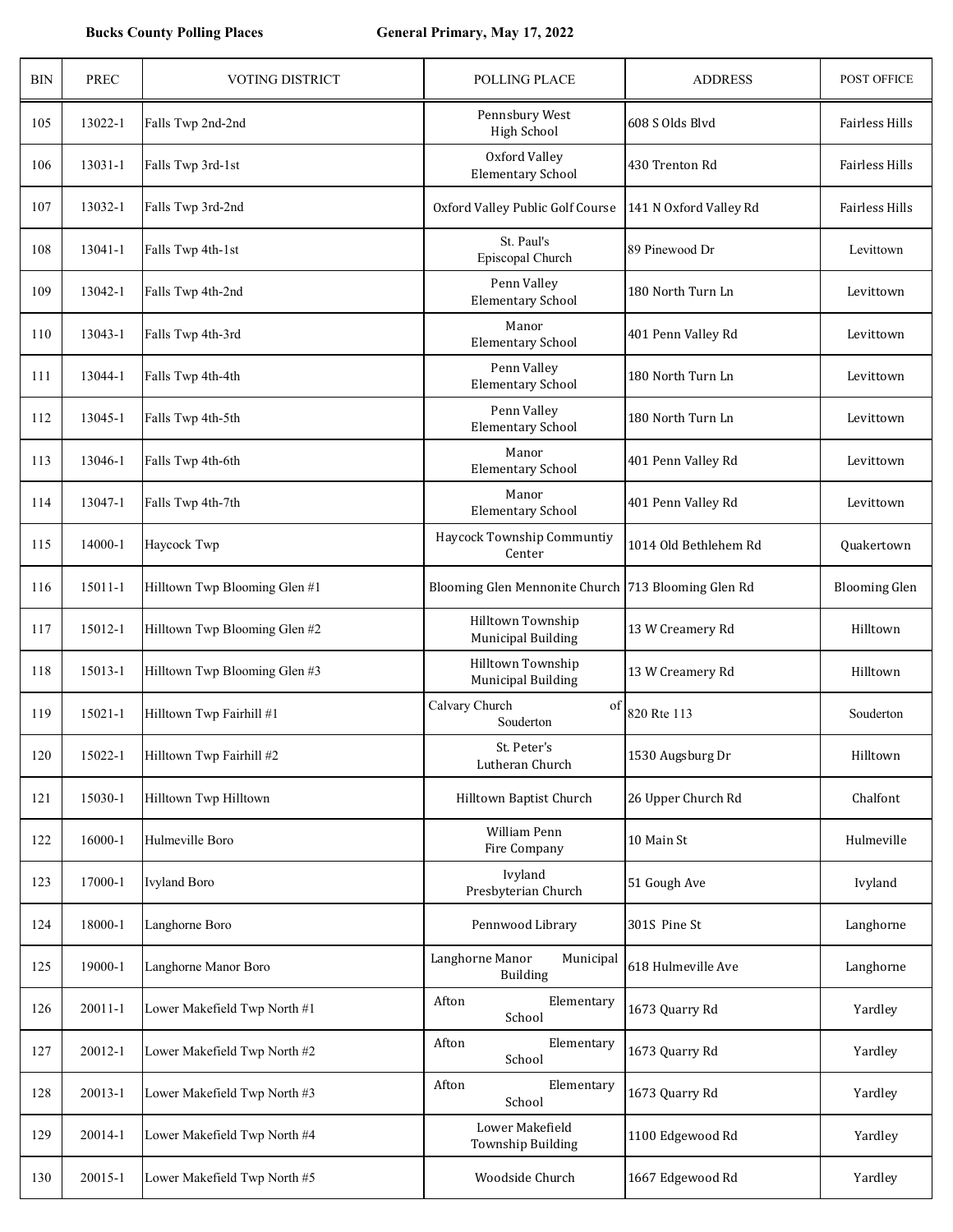| <b>BIN</b> | <b>PREC</b> | <b>VOTING DISTRICT</b>        | POLLING PLACE                                      | <b>ADDRESS</b>             | POST OFFICE  |
|------------|-------------|-------------------------------|----------------------------------------------------|----------------------------|--------------|
| 131        | 20016-1     | Lower Makefield Twp North #6  | Woodside Church                                    | 1667 Edgewood Rd           | Yardley      |
| 132        | 20021-1     | Lower Makefield Twp South #1  | Makefield<br><b>Elementary School</b>              | 1939 Makefield Rd          | Yardley      |
| 133        | 20022-1     | Lower Makefield Twp South #2  | Middle<br>Pennwood<br>School                       | 1523 Makefield Rd          | Yardley      |
| 134        | 20023-1     | Lower Makefield Twp South #3  | Makefield<br><b>Elementary School</b>              | 1939 Makefield Rd          | Yardley      |
| 135        | 20024-1     | Lower Makefield Twp South #4  | Charles H. Boehm<br>Middle School                  | 866 Big Oak Rd             | Yardley      |
| 136        | 20025-1     | Lower Makefield Twp South #5  | Edgewood<br><b>Elementary School</b>               | 899 Oxford Valley Rd       | Yardley      |
| 137        | 20026-1     | Lower Makefield Twp South #6  | Edgewood<br><b>Elementary School</b>               | 899 Oxford Valley Rd       | Yardley      |
| 138        | 20027-1     | Lower Makefield Twp South #7  | Pennwood<br>Middle<br>School                       | 1523 Makefield Rd          | Yardley      |
| 139        | 20028-1     | Lower Makefield Twp South #8  | Edgewood<br><b>Elementary School</b>               | 899 Oxford Valley Rd       | Yardley      |
| 140        | 20029-1     | Lower Makefield Twp South #9  | Charles H. Boehm<br>Middle School                  | 866 Big Oak Rd             | Yardley      |
| 141        | 21011-1     | Lower Southampton Twp East #1 | Lower Southampton<br><b>Elementary School</b>      | 7 School Ln                | Feasterville |
| 142        | 21012-1     | Lower Southampton Twp East #2 | Lower Southampton<br>Township - Former MDJ         | 1500 Desire Ave            | Feasterville |
| 143        | 21013-1     | Lower Southampton Twp East #3 | Tawanka<br><b>Elementary School</b>                | 2055 Brownsville Rd        | Langhorne    |
| 144        | 21014-1     | Lower Southampton Twp East #4 | Senior Citizens<br>Activity<br><b>Building</b>     | 1842 Brownsville Rd        | Trevose      |
| 145        | 21015-1     | Lower Southampton Twp East #5 | Scottsville United<br>Methodist<br>Church          | 2400 Brownsville Rd        | Langhorne    |
| 146        | 21021-1     | Lower Southampton Twp West #1 | <b>Somerton Springs</b>                            | Ballroom 50 Bustleton Pike | Feasterville |
| 147        | 21022-1     | Lower Southampton Twp West #2 | Russell Elliot<br><b>Recreation Field Building</b> | 150 Buck Rd                | Feasterville |
| 148        | 21023-1     | Lower Southampton Twp West #3 | Poquessing Middle School                           | 300 Heights Ln             | Feasterville |
| 149        | 21024-1     | Lower Southampton Twp West #4 | Joseph Ferderbar<br><b>Elementary School</b>       | 300 Heights Ln             | Feasterville |
| 150        | 21025-1     | Lower Southampton Twp West #5 | Joseph Ferderbar<br><b>Elementary School</b>       | 300 Heights Ln             | Feasterville |
| 151        | 21026-1     | Lower Southampton Twp West #6 | Feasterville<br>Fire House                         | 20 Irving Pl               | Feasterville |
| 152        | 21027-1     | Lower Southampton Twp West #7 | <b>Somerton Springs</b>                            | Ballroom 50 Bustleton Pike | Feasterville |
| 153        | 22010-1     | Middletown Twp Lower #1       | Parkland<br>Fire<br>Company                        | 831 Avenue D               | Parkland     |
| 154        | 22020-1     | Middletown Twp Lower #2       | Herbert Hoover<br><b>Elementary School</b>         | 501 Trenton Rd             | Langhorne    |
| 155        | 22030-1     | Middletown Twp Lower #3       | Walter S. Miller<br><b>Elementary School</b>       | 10 S Cobalt Ridge Dr       | Levittown    |
| 156        | 22040-1     | Middletown Twp Lower #4       | Walter S. Miller<br><b>Elementary School</b>       | 10 S Cobalt Ridge Dr       | Levittown    |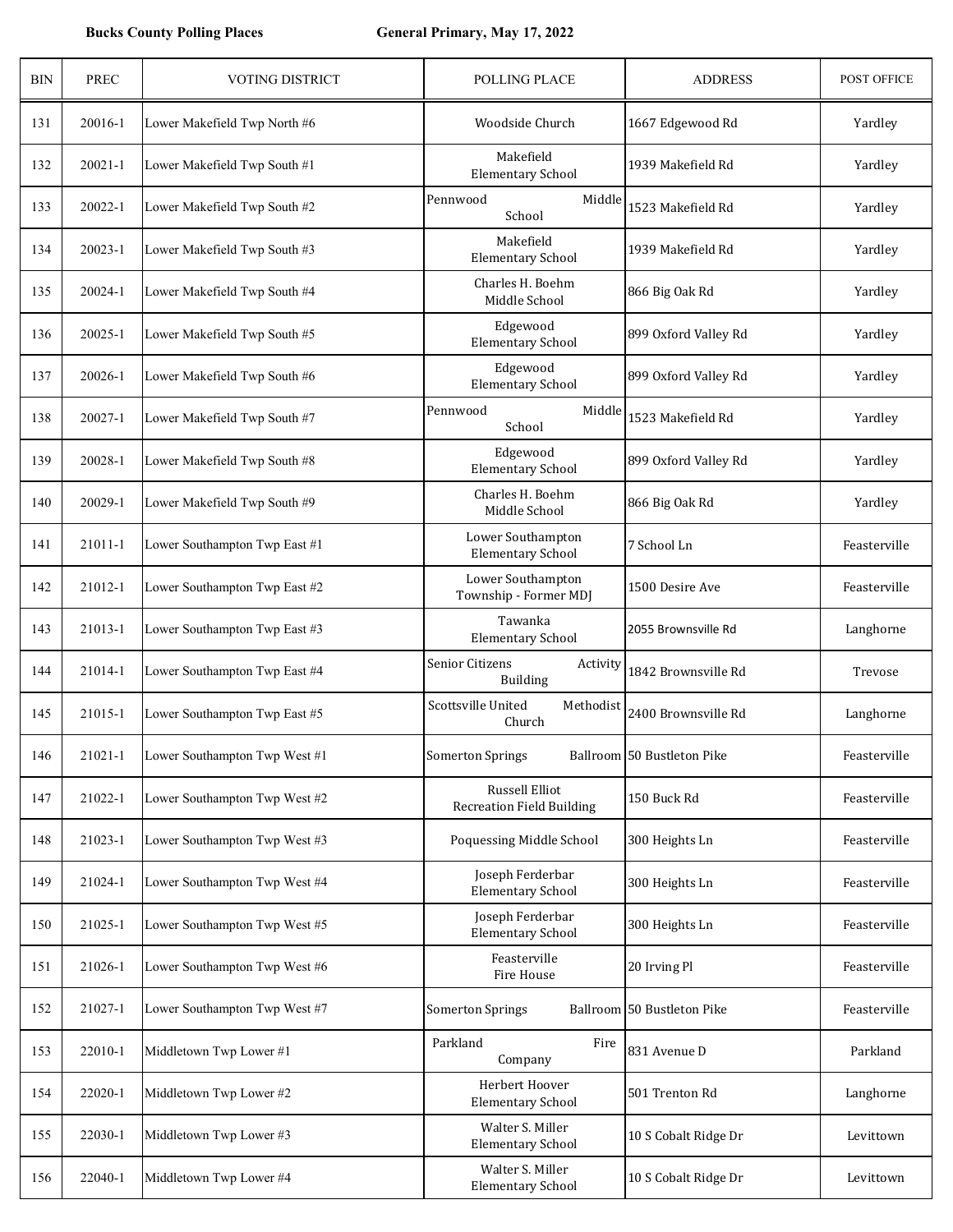| <b>BIN</b> | <b>PREC</b> | <b>VOTING DISTRICT</b>             | POLLING PLACE                                    | <b>ADDRESS</b>                   | POST OFFICE  |
|------------|-------------|------------------------------------|--------------------------------------------------|----------------------------------|--------------|
| 157        | 22050-1     | Middletown Twp Lower #5            | Samuel Everitt<br><b>Elementary School</b>       | 145 S Forsythia Dr               | Levittown    |
| 158        | 22060-1     | Middletown Twp Lower #6            | <b>Burns Funeral Home</b>                        | 1514 Woodbourne Rd               | Levittown    |
| 159        | 22070-1     | Middletown Twp Lower #7            | Pearl S. Buck<br><b>Elementary School</b>        | 143 Top Rd                       | Levittown    |
| 160        | 22080-1     | Middletown Twp Lower #8            | Middletown Senior<br><b>Citizens Association</b> | 2142 Trenton Rd                  | Levittown    |
| 161        | 22090-1     | Middletown Twp Lower #9            | Burns Funeral Home                               | 1514 Woodbourne Rd               | Levittown    |
| 162        | 22100-1     | Middletown Twp Lower #10           | Samuel Everitt<br><b>Elementary School</b>       | 145 S Forsythia Dr               | Levittown    |
| 163        | 22110-1     | Middletown Twp Lower #11           | Sandburg<br>Middle<br>School                     | 30 Harmony Rd                    | Levittown    |
| 164        | 22120-1     | Middletown Twp Lower #12           | Samuel Everitt<br><b>Elementary School</b>       | 145 S Forsythia Dr               | Levittown    |
| 165        | 22130-1     | Middletown Twp Lower #13           | Herbert Hoover<br><b>Elementary School</b>       | 501 Trenton Rd                   | Langhorne    |
| 166        | 22210-1     | Middletown Twp Upper #1            | Middletown Twp Bldg                              | 3 Municipal Way                  | Langhorne    |
| 167        | 22220-1     | Middletown Twp Upper #2            | Neshaminy<br>High<br>School                      | 2001 Old Lincoln Hwy             | Langhorne    |
| 168        | 22230-1     | Middletown Twp Upper #3            | Middletown Fire<br><b>Company Substation</b>     | 1741 Langhorne/Yardley Rd        | Langhorne    |
| 169        | 22240-1     | Middletown Twp Upper #4            | Neshaminy<br>High<br>School                      | 2001 Old Lincoln Hwy             | Langhorne    |
| 170        | 22250-1     | Middletown Twp Upper #5            | Langhorne Methodist Church                       | 301 E Maple Ave                  | Langhorne    |
| 171        | 22260-1     | Middletown Twp Upper #6            | Maple Point<br>Middle<br>School                  | 2250 Langhorne/Yardley Rd        | Langhorne    |
| 172        | 22270-1     | Middletown Twp Upper #7            | Maple Point<br>School                            | Middle 2250 Langhorne/Yardley Rd | Langhorne    |
| 173        | 22280-1     | Middletown Twp Upper #8            | Maple Point<br>Middle School                     | 2250 Langhorne/Yardley Rd        | Langhorne    |
| 174        | 22290-1     | Middletown Twp Upper #9            | Middletown<br>Township Building                  | 3 Municipal Way                  | Langhorne    |
| 175        | 23010-1     | Milford Twp Roeder                 | Mumbauersville<br>Rod<br>& Gun Club              | 1911 Klines Mill Rd              | Pennsburg    |
| 176        | 23020-1     | Milford Twp Roseville              | East Swamp Church - Youth<br>Center              | 2405 E. Swamp Rd                 | Quakertown   |
| 177        | 23030-1     | Milford Twp Shelly                 | Milford<br>Township Building                     | 2100 Krammes Rd                  | Spinnerstown |
| 178        | 23040-1     | <b>Milford Twp Trumbauersville</b> | <b>Quakertown United Methodist</b><br>Church     | 1875 Freier Rd                   | Quakertown   |
| 179        | 24010-1     | Morrisville Boro 1st               | Morrisville<br>Senior<br>Citizens Center         | 31 E Cleveland Ave               | Morrisville  |
| 180        | 24020-1     | Morrisville Boro 2nd               | Morrisville<br>Library Building                  | 300 N Pennsylvania Ave           | Morrisville  |
| 181        | 24030-1     | Morrisville Boro 3rd               | Morrisville High School                          | 550 W Palmer St                  | Morrisville  |
| 182        | 24040-1     | Morrisville Boro 4th               | Grandview<br><b>Elementary School</b>            | 80 Grandview Ave                 | Morrisville  |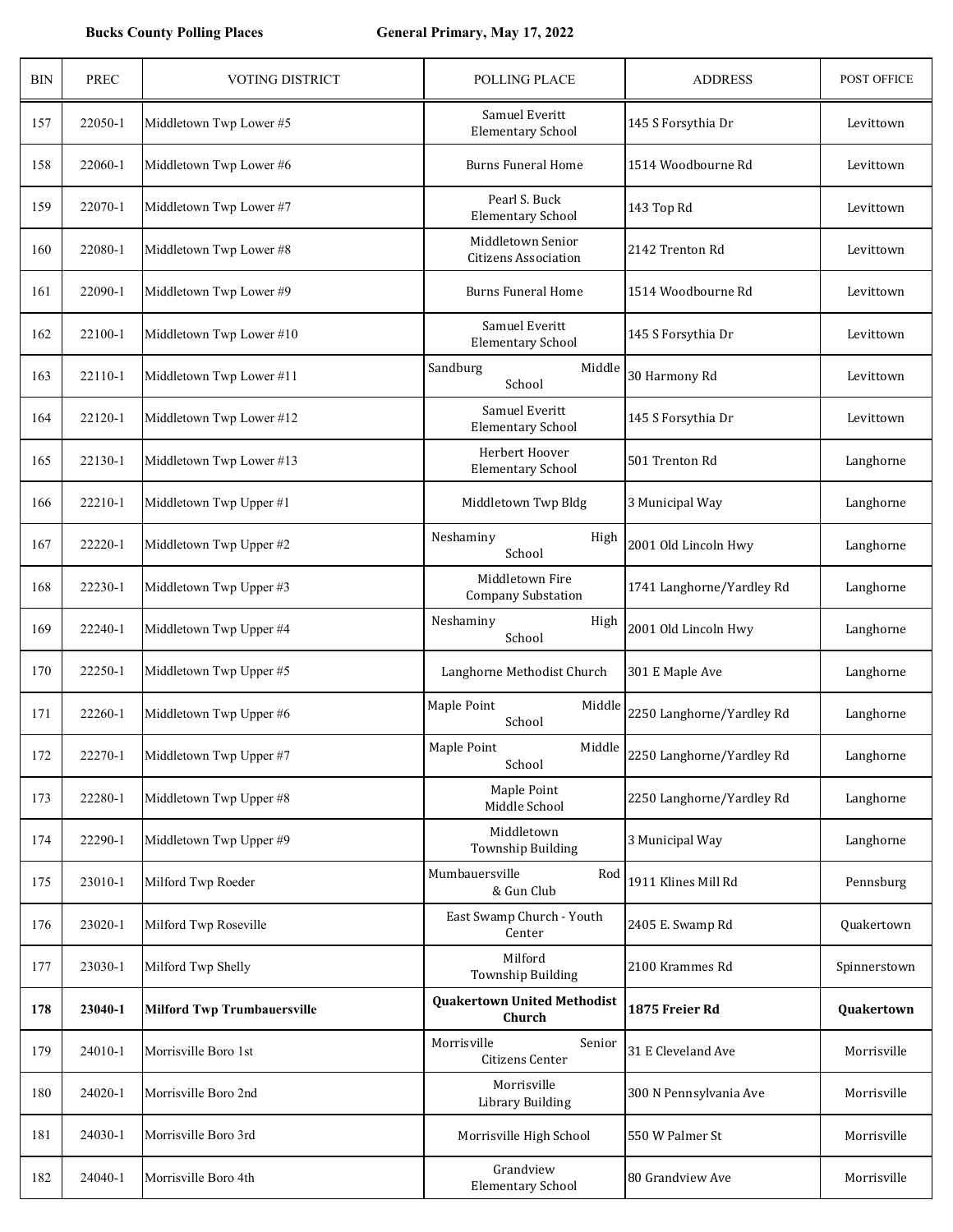| <b>BIN</b> | PREC        | VOTING DISTRICT           | POLLING PLACE                                 | <b>ADDRESS</b>         | POST OFFICE   |
|------------|-------------|---------------------------|-----------------------------------------------|------------------------|---------------|
| 183        | 25000-1     | New Britain Boro          | Lenape Valley<br>Presbyterian Church          | 321 W Butler Ave       | New Britain   |
| 184        | 26010-1     | New Britain Twp East      | New Britain<br><b>Township Building</b>       | 207 Park Ave           | New Britain   |
| 185        | $26021 - 1$ | New Britain Twp West #1   | Grace Community Bible Church                  | 300 Highpoint Dr       | Chalfont      |
| 186        | 26022-1     | New Britain Twp West #2   | Byers' Choice Ltd.                            | 4355 County Line Rd    | Chalfont      |
| 187        | 26031-1     | New Britain Twp South #1  | Simon Butler<br><b>Elementary School</b>      | 200 Brittany Dr        | Chalfont      |
| 188        | 26032-1     | New Britain Twp South #2  | Simon Butler<br><b>Elementary School</b>      | 200 Brittany Dr        | Chalfont      |
| 189        | 27000-1     | New Hope Boro             | New Hope Borough<br>Community Room            | 125 New St             | New Hope      |
| 190        | 28010-1     | Newtown Boro 1st          | Newtown<br>Fire<br>Station                    | 14 Liberty St          | Newtown       |
| 191        | 28020-1     | Newtown Boro 2nd          | Newtown Joint<br>Municipal Authority          | 15 S Congress St       | Newtown       |
| 192        | 29010-1     | Newtown Twp #1            | Newtown<br>Middle School                      | 116 Richboro Rd        | Newtown       |
| 193        | 29020-1     | Newtown Twp #2            | Post<br>American Legion<br>#440               | 41 Linden Ave          | Newtown       |
| 194        | 29030-1     | Newtown Twp #3            | Goodnoe<br><b>Elementary School</b>           | 298 Frost Ln           | Newtown       |
| 195        | 29040-1     | Newtown Twp #4            | Newtown<br>Middle School                      | 116 Richboro Rd        | Newtown       |
| 196        | 29050-1     | Newtown Twp #5            | New Life<br>Christian Church                  | 4 Freedom Dr           | Newtown       |
| 197        | 29060-1     | Newtown Twp #6            | Goodnoe<br><b>Elementary School</b>           | 298 Frost Ln           | Newtown       |
| 198        | 29070-1     | Newtown Twp #7            | Newtown Grant Home<br>Owners Assoc Rec Center | 360 Eagle Rd           | Newtown       |
| 199        | 29080-1     | Newtown Twp #8            | Newtown Township Building                     | 100 Municipal Dr       | Newtown       |
| 200        | 30010-1     | Nockamixon Twp Nockamixon | Palisades High School                         | 35 Church Hill Rd      | Kintnersville |
| 201        | 30020-1     | Nockamixon Twp Revere     | Palisades High School                         | 35 Church Hill Rd      | Kintnersville |
| 202        | 31010-1     | Northampton Twp #1        | Advent<br>Lutheran Church                     | 45 Worthington Mill Rd | Richboro      |
| 203        | 31020-1     | Northampton Twp #2        | Churchville<br><b>Elementary School</b>       | 100 New Rd             | Churchville   |
| 204        | 31030-1     | Northampton Twp #3        | Holland<br>Middle School                      | 400 E Holland Rd       | Holland       |
| 205        | 31040-1     | Northampton Twp #4        | Maureen M. Welch Elementary<br>School         | 750 New Rd             | Churchville   |
| 206        | 31050-1     | Northampton Twp #5        | Holland<br><b>Elementary School</b>           | 597 Beverly Rd         | Holland       |
| 207        | 31060-1     | Northampton Twp #6        | Richboro<br>Middle School                     | 98 Upper Holland Rd    | Richboro      |
| 208        | 31070-1     | Northampton Twp #7        | Northampton Township<br>Senior Center         | 165 Township Rd        | Richboro      |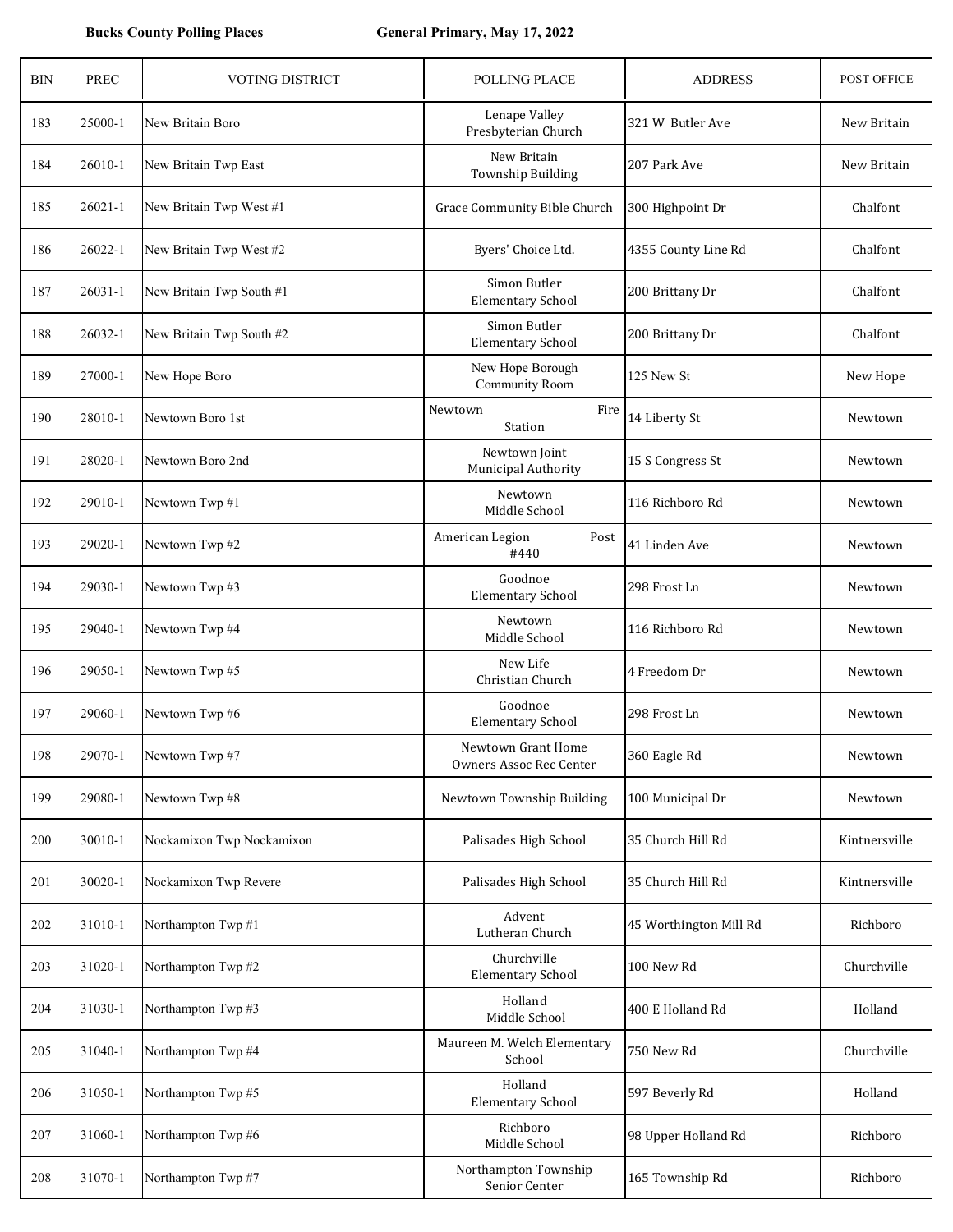| <b>BIN</b> | <b>PREC</b> | <b>VOTING DISTRICT</b>  | POLLING PLACE                                | <b>ADDRESS</b>           | POST OFFICE    |
|------------|-------------|-------------------------|----------------------------------------------|--------------------------|----------------|
| 209        | 31080-1     | Northampton Twp #8      | Maureen M. Welch Elementary<br>School        | 750 New Rd               | Churchville    |
| 210        | 31090-1     | Northampton Twp #9      | Holland<br>Middle<br>School                  | 400 E Holland Rd         | Holland        |
| 211        | 31100-1     | Northampton Twp #10     | Rolling Hills Elementary School              | 340 Middle Holland Rd    | Holland        |
| 212        | 31110-1     | Northampton Twp #11     | <b>Tapestry Clubhouse</b>                    | 100 Independence Dr      | Holland        |
| 213        | 31120-1     | Northampton Twp #12     | Ohev Shalom<br>of<br><b>Bucks County</b>     | 944 Second Street Pike   | Richboro       |
| 214        | 31130-1     | Northampton Twp #13     | Northampton Township<br>Fire Company         | 283 Hatboro Rd           | Churchville    |
| 215        | 31140-1     | Northampton Twp #14     | <b>Village Shires</b><br>Community<br>Center | 3001 Village Dr          | Holland        |
| 216        | 31150-1     | Northampton Twp #15     | Northampton<br>Township Building             | 55 Township Rd           | Richboro       |
| 217        | 31160-1     | Northampton Twp #16     | Village Shires<br>Community<br>Center        | 3001 Village Dr          | Holland        |
| 218        | 31170-1     | Northampton Twp #17     | Rolling Hills Elementary School              | 340 Middle Holland Rd    | Holland        |
| 219        | 31180-1     | Northampton Twp #18     | Northampton<br>Township Building             | 55 Township Rd           | Richboro       |
| 220        | 32000-1     | Penndel Boro            | Penndel<br><b>Borough Hall</b>               | 300 Bellevue Ave         | Penndel        |
| 221        | 33010-1     | Perkasie Boro 1st       | Perkasie<br>Fire<br>Company                  | 100 N Fifth St           | Perkasie       |
| 222        | 33020-1     | Perkasie Boro 2nd       | Perkasie Borough Hall                        | 620 W Chestnut St        | Perkasie       |
| 223        | 33030-1     | Perkasie Boro 3rd       | St. Andrew's<br>Lutheran Church              | 20 Dill Ave              | Perkasie       |
| 224        | 34010-1     | Plumstead Twp #1        | Point Pleasant<br>Fire<br>Company            | 6500 Point Pleasant Pike | Point Pleasant |
| 225        | 34020-1     | Plumstead Twp #2        | Plumsteadville Firehouse                     | 5064 Stump Rd            | Plumsteadville |
| 226        | 34030-1     | Plumstead Twp #3        | Tohickon<br>Middle<br>School                 | 5051 Old Easton Rd       | Doylestown     |
| 227        | 34040-1     | Plumstead Twp #4        | Hanusey Park<br><b>Community Center</b>      | 4757 Gordon Rd           | Doylestown     |
| 228        | 34050-1     | Plumstead Twp #5        | Tohickon<br>Middle<br>School                 | 5051 Old Easton Rd       | Doylestown     |
| 229        | 35011-1     | Quakertown Boro 1st-1st | West End<br>Fire Company                     | 1319 Park Ave            | Quakertown     |
| 230        | 35012-1     | Quakertown Boro 1st-2nd | <b>Grundy House</b>                          | 1611 Park Ave            | Quakertown     |
| 231        | 35020-1     | Quakertown Boro 2nd     | First United<br>Church<br>of Christ          | 151S Fourth St           | Quakertown     |
| 232        | 35030-1     | Quakertown Boro 3rd     | <b>Neidig Elementary School</b>              | 201 N Penrose St         | Quakertown     |
| 233        | 35040-1     | Quakertown Boro 4th     | Quakertown<br><b>Elementary School</b>       | 123 S Seventh St         | Quakertown     |
| 234        | 36010-1     | Richland Twp #1         | Richland<br><b>Elementary School</b>         | 500 Fairview Ave         | Quakertown     |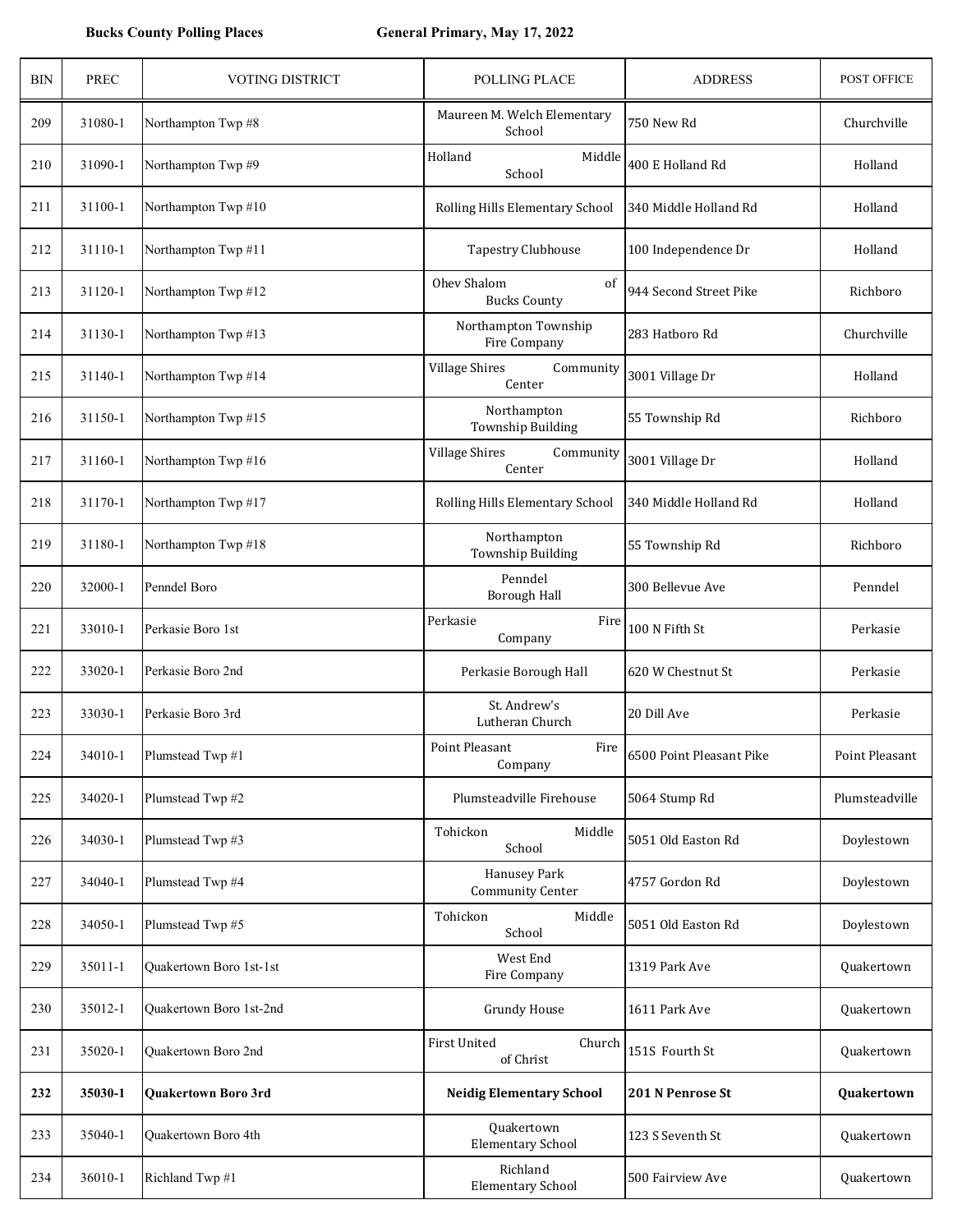| <b>BIN</b> | <b>PREC</b> | <b>VOTING DISTRICT</b> | <b>POLLING PLACE</b>                        | <b>ADDRESS</b>                      | POST OFFICE            |
|------------|-------------|------------------------|---------------------------------------------|-------------------------------------|------------------------|
| 235        | 36020-1     | Richland Twp #2        | Richland<br><b>Township Building</b>        | 1328 California Rd                  | Quakertown             |
| 236        | 36030-1     | Richland Twp #3        | Grace Bible<br>Fellowship<br>Church         | 1811 Old Bethlehem Pike             | Quakertown             |
| 237        | 36040-1     | Richland Twp #4        | First Church<br>of the Brethren             | 455 Trumbauersville Rd              | Quakertown             |
| 238        | 37000-1     | Richlandtown Boro      | St. John's<br><b>Activity Center</b>        | 26 First Ave                        | Richlandtown           |
| 239        | 38000-1     | Riegelsville Boro      | Riegelsville<br><b>Borough Hall</b>         | 615 Easton Rd                       | Riegelsville           |
| 240        | 39010-1     | Sellersville Boro 1st  | Sellersville Fire Company                   | 2 N Main Street                     | Sellersville           |
| 241        | 39020-1     | Sellersville Boro 2nd  | St. Paul's<br>United<br>Church of Christ    | 104 Green St                        | Sellersville           |
| 242        | 39030-1     | Sellersville Boro 3rd  | Sellersville Fire Company                   | 2 Main Street                       | Sellersville           |
| 243        | 40000-1     | Silverdale Boro        | Silverdale<br><b>Borough Building</b>       | 100 W Park Ave                      | Silverdale             |
| 244        | 41011-1     | Solebury Twp Lower 1   | Thompson Memorial Presbyterian<br>Church    | 1680 Aquetong Rd                    | New Hope               |
| 245        | 41012-1     | Solebury Twp Lower 2   | Thompson Memorial Presbyterian<br>Church    | 1680 Aquetong Rd                    | New Hope               |
| 246        | 41020-1     | Solebury Twp Middle    | Solebury<br><b>Township Building</b>        | 3092 Sugan Rd                       | Solebury               |
| 247        | 41030-1     | Solebury Twp Upper     | Trinity Episcopal Church,<br>Solebury       | 6587 Upper York Rd                  | Solebury               |
| 248        | 42010-1     | Springfield Twp East   | Springtown<br>Fire Company                  | 3010 Route 212                      | Springtown             |
| 249        | 42020-1     | Springfield Twp Middle | Springfield<br><b>Township Building</b>     | 2320 Township Rd                    | Pleasant Valley        |
| 250        | 42030-1     | Springfield Twp West   | Trinity Evangelical Lutheran<br>Church      | 2170 Old Bethlehem Pike<br>(PA 212) | Coopersburg            |
| 251        | 43000-1     | Telford Boro           | <b>Telford Borough</b><br>Community<br>Room | 125 South Hamilton St               | Telford                |
| 252        | 44010-1     | Tinicum Twp Delaware   | Delaware Valley<br>Fire<br>Company          | 75 Headquarters Rd                  | Erwinna                |
| 253        | 44020-1     | Tinicum Twp Tinicum    | Ottsville<br>Fire<br>Company                | 249 Durham Rd                       | Ottsville              |
| 254        | 44030-1     | Tinicum Twp Tohickon   | Tinicum<br>Township Building                | 163 Municipal Rd                    | Pipersville            |
| 255        | 45000-1     | Trumbauersville Boro   | Trumbauersville<br><b>Borough Building</b>  | 1 Evergreen Dr                      | Trumbauersville        |
| 256        | 46000-1     | <b>Tullytown Boro</b>  | Tullytown<br><b>Borough Hall</b>            | 500 Main St                         | Tullytown              |
| 257        | 47010-1     | Upper Makefield Twp #1 | Washington Crossing Historic<br>Park        | 1112 River Road                     | Washington<br>Crossing |
| 258        | 47020-1     | Upper Makefield Twp #2 | Ascension Lutheran Church                   | 900 Washington Crossing Rd          | Newtown                |
| 259        | 47030-1     | Upper Makefield Twp #3 | Washington Crossing Historic<br>Park        | 1112 River Road                     | Washington<br>Crossing |
| 258        | 47020-1     | Upper Makefield Twp #2 | Ascension Lutheran Church                   | 900 Washington Crossing Rd          | Newtown                |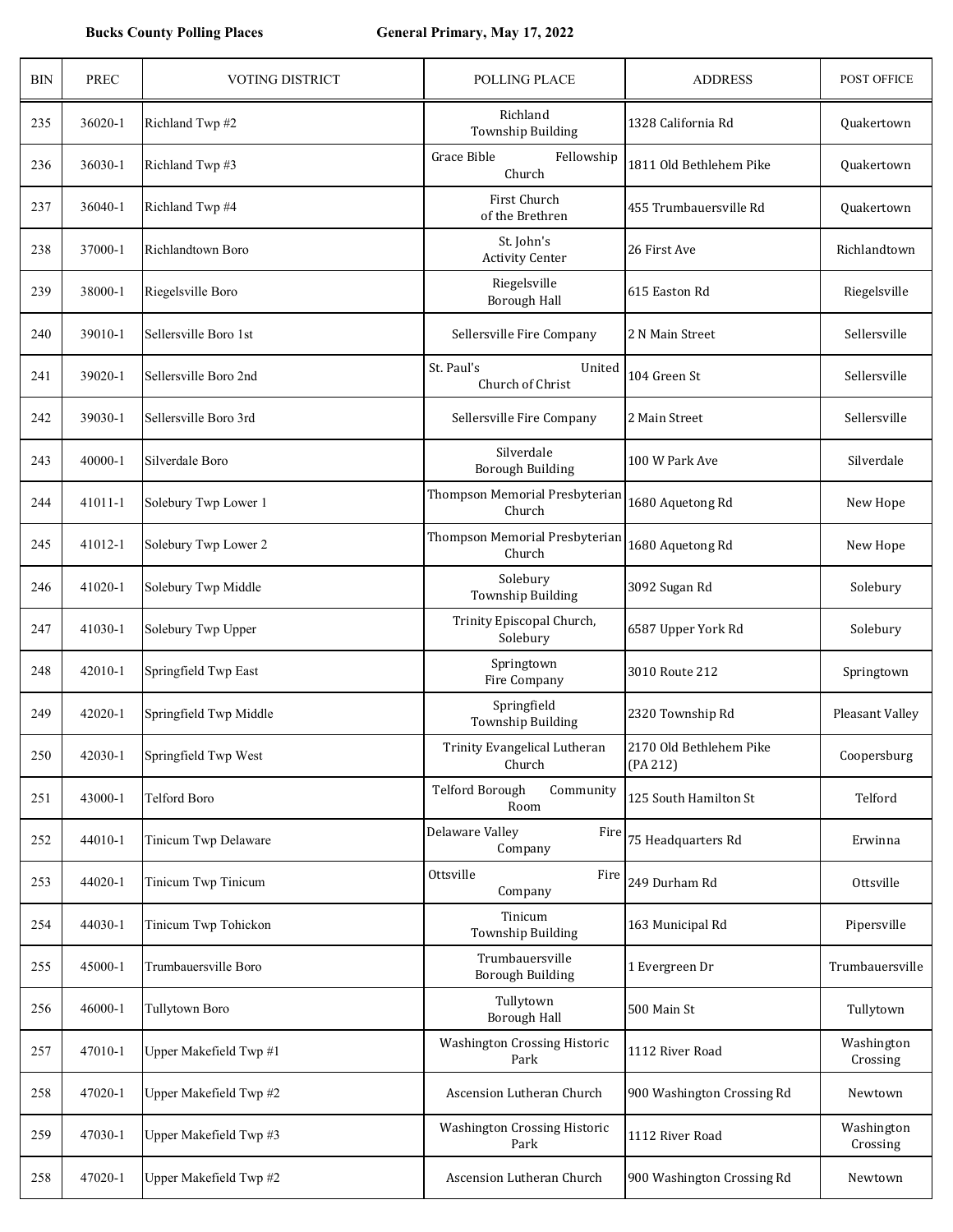| <b>BIN</b> | <b>PREC</b> | VOTING DISTRICT                | <b>POLLING PLACE</b>                            | <b>ADDRESS</b>                       | POST OFFICE |
|------------|-------------|--------------------------------|-------------------------------------------------|--------------------------------------|-------------|
| 261        | 48011-1     | Upper Southampton Twp East #1  | Southampton<br>Fire House                       | 925 Street Rd                        | Southampton |
| 262        | 48012-1     | Upper Southampton Twp East #2  | North and Southampton Reformed<br>Church        | 1380 Bristol Rd                      | Churchville |
| 263        | 48021-1     | Upper Southampton Twp North #1 | <b>Community Building</b>                       | 913 Willow St<br>(near Youth Center) | Southampton |
| 264        | 48022-1     | Upper Southampton Twp North #2 | Klinger<br>Middle School                        | 1415 Second Street Pike              | Southampton |
| 265        | 48023-1     | Upper Southampton Twp North #3 | William W.H. Davis<br><b>Elementary School</b>  | 475 Maple Ave                        | Southampton |
| 266        | 48024-1     | Upper Southampton Twp North #4 | William W.H. Davis<br><b>Elementary School</b>  | 475 Maple Ave                        | Southampton |
| 267        | 48031-1     | Upper Southampton Twp South #1 | Southampton<br>Fire House                       | 925 Street Rd                        | Southampton |
| 268        | 48032-1     | Upper Southampton Twp South #2 | Southampton<br>Fire House                       | 925 Street Rd                        | Southampton |
| 269        | 48041-1     | Upper Southampton Twp West #1  | <b>Community Building</b>                       | 913 Willow St<br>(near Youth Center) | Southampton |
| 270        | 48042-1     | Upper Southampton Twp West #2  | <b>Community Building</b>                       | 913 Willow St<br>(near Youth Center) | Southampton |
| 271        | 49010-1     | Warminster Twp #1              | Warminster Library                              | 1076 Emma Ln                         | Warminster  |
| 272        | 49020-1     | Warminster Twp #2              | Warminster<br>Community<br>Center               | 73 Downey Dr                         | Warminster  |
| 273        | 49030-1     | Warminster Twp #3              | First Presbyterian Church of<br>Warminster      | 500 Madison Ave                      | Warminster  |
| 274        | 49040-1     | Warminster Twp #4              | Warminster<br>Township Building                 | 401 Gibson Ave                       | Warminster  |
| 275        | 49050-1     | Warminster Twp #5              | Everett A. McDonald<br><b>Elementary School</b> | 666 Reeves Ln                        | Warminster  |
| 276        | 49060-1     | Warminster Twp #6              | <b>Willow Dale</b><br><b>Elementary School</b>  | 720 Norristown Rd                    | Warminster  |
| 277        | 49070-1     | Warminster Twp #7              | Seventh-Day<br>Adventist Church                 | 10 Greene Rd                         | Warminster  |
| 278        | 49080-1     | Warminster Twp #8              | Benjamin H. Wilson<br>Senior<br>Center          | 580 Delmont Ave                      | Warminster  |
| 279        | 49090-1     | Warminster Twp #9              | Log College<br>Middle School                    | 730 Norristown Rd                    | Warminster  |
| 280        | 49100-1     | Warminster Twp #10             | William Tennent<br>High<br>School               | 333 Centennial Rd                    | Warminster  |
| 281        | 49110-1     | Warminster Twp #11             | Everett A. McDonald<br><b>Elementary School</b> | 666 Reeves Ln                        | Warminster  |
| 282        | 49120-1     | Warminster Twp #12             | Benjamin H. Wilson<br>Senior<br>Center          | 580 Delmont Ave                      | Warminster  |
| 283        | 49130-1     | Warminster Twp #13             | Willow Dale Elementary School                   | 720 Norristown Rd                    | Warminster  |
| 284        | 49140-1     | Warminster Twp #14             | McDonald Elementary School                      | 666 Reves Ln                         | Warminster  |
| 285        | 49150-1     | Warminster Twp #15             | Log College<br>Middle School                    | 730 Norristown Rd                    | Warminster  |
| 286        | 49160-1     | Warminster Twp #16             | William Tennent<br>High<br>School               | 333 Centennial Rd                    | Warminster  |